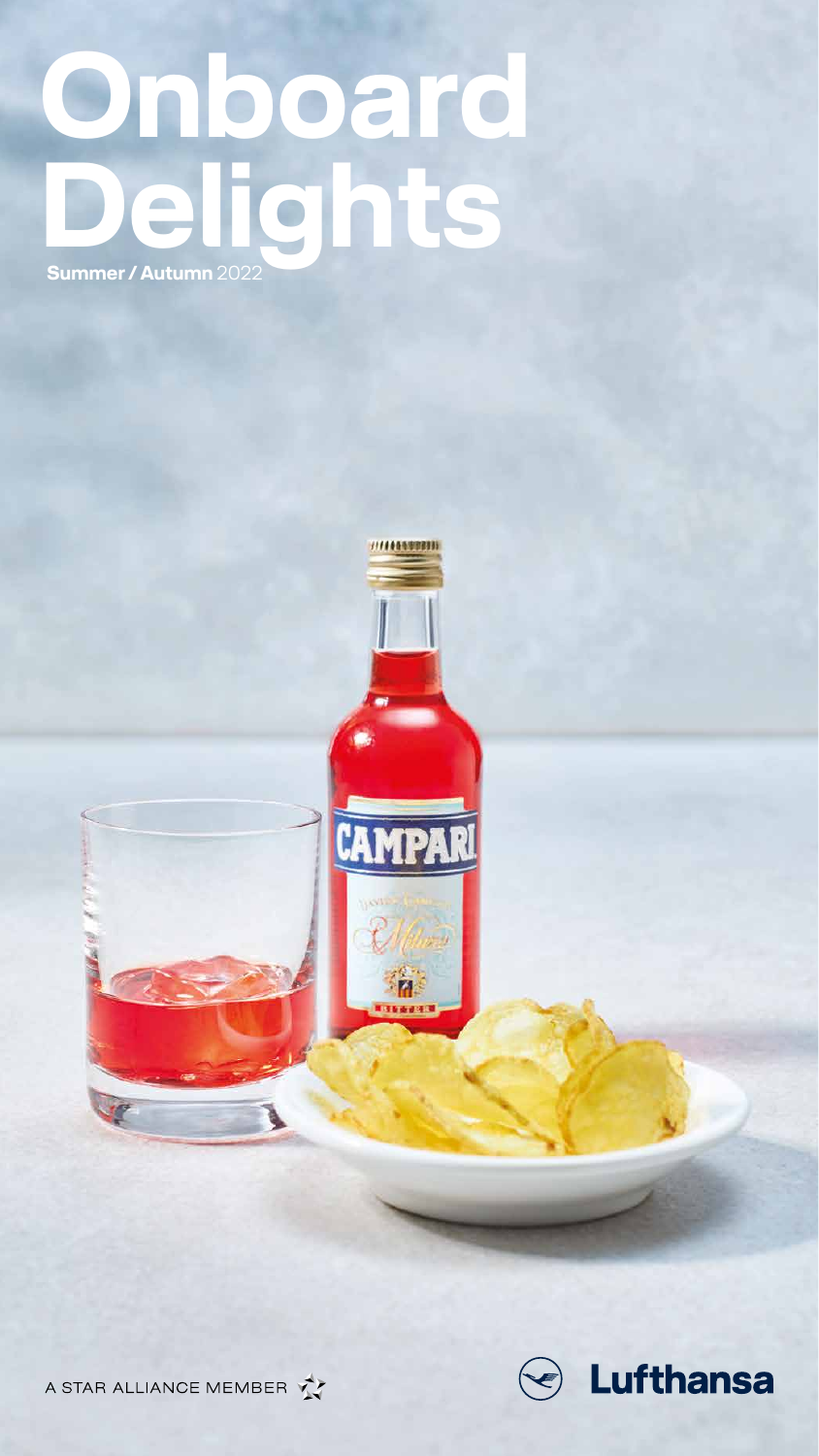# Cuisine on long-haul flights

We serve you a hot meal and a snack on this flight and offer you a wide range of alcoholic and non-alcoholic beverages free of charge.

#### **Cold Drinks**

- Natural mineral water, sparkling or still
- Orange, apple or tomato juice
- Coca-Cola, Coca-Cola Zero Sugar, Sprite
- Tonic Water, Bitter Lemon, Ginger Ale
- Sparkling wine
- White and red wine
- Beer

#### **Hot Drinks**

- Dallmayr Coffee Premium Selection
- Decaffeinated coffee
- Eilles Indian Highland Tea

**M** Miles & More members can redeem their award miles for this from June 15, 2022.

After we have provided you with drinks, we will serve you a meal consisting of a hot main course accompanied by salad and dessert. Before landing, you will be served a cold vegetarian dish. On flights departing at night, we will serve you a cold snack after take-off and a substantial, hot breakfast before landing.



Additionally, you have the option of purchasing snacks and beverages from our Onboard Delights range. We offer you Onboard Delights during the beverage service after take-off. On selected flights, you may also purchase products during the beverage service between meals.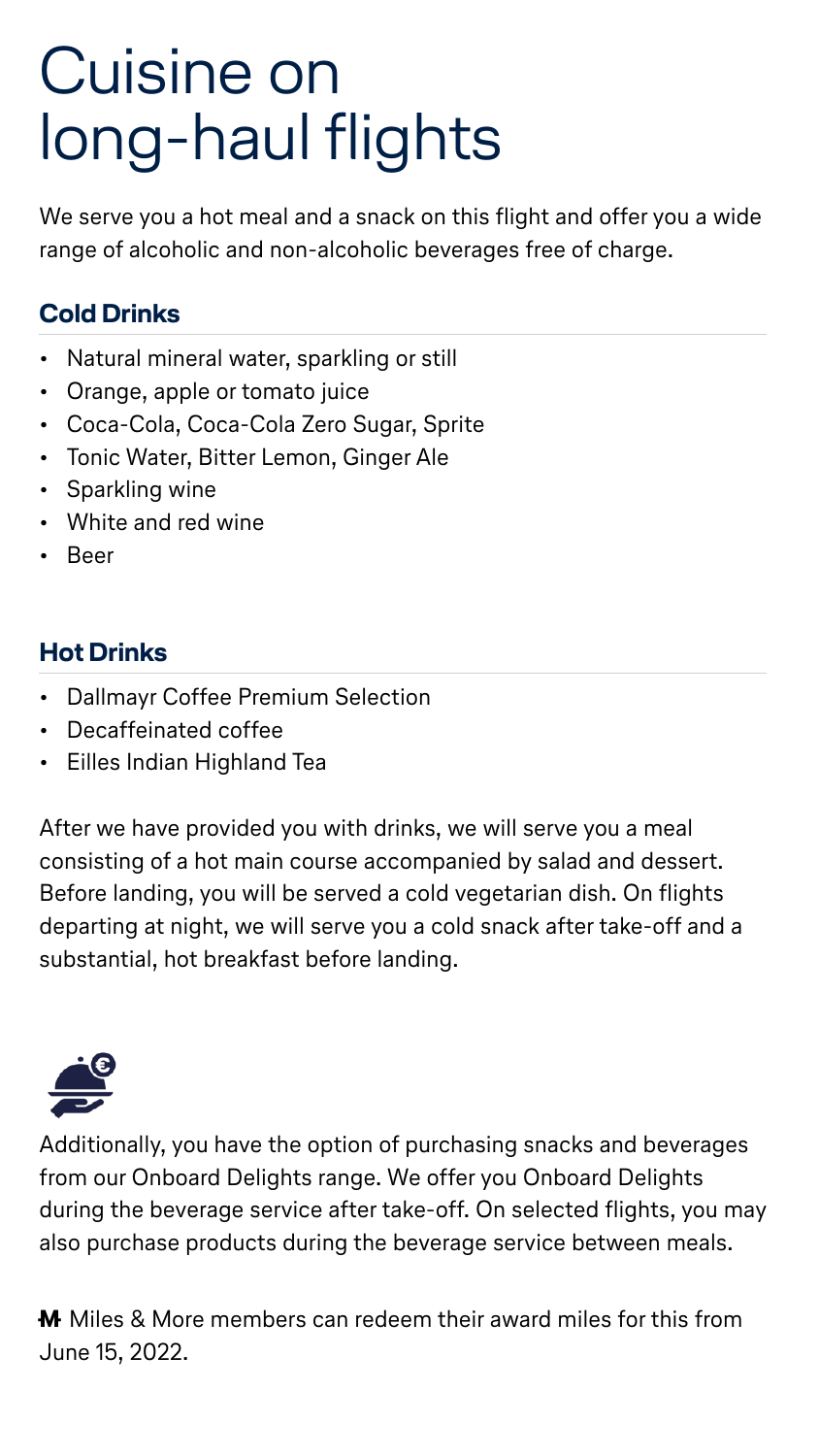# Snacks



#### Brezel Cracker (35g) **2,00€** | 600

Hummus Chips (25g) **2,00€** | 600

Tortilla Chips with Dip  $(45g + 25g)$  **3,00€** | 800 M

#### KERNenergie Cashew Nuts (60g) **5,50€** | 1,500

## **Lisa's Bio-Kettlechips Sea Salt** (50g)

#### Kettle chips made from organic potatoes, with natural sea salt

## **3,00€** | 800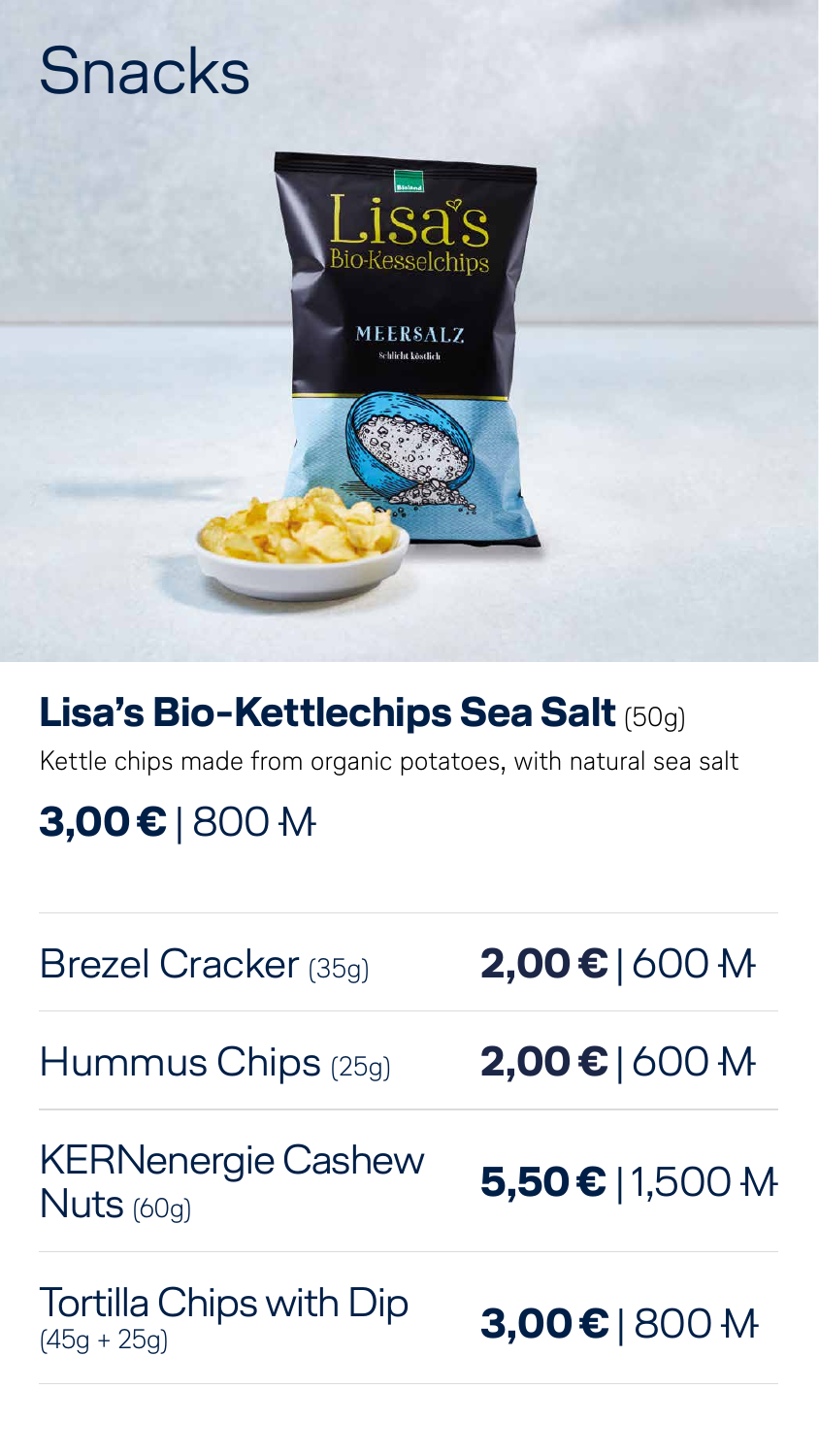# Snacks

#### **Aperitivo Classico Box**

Enjoy the creamy Queso Manchego Curado and Jamon Serrano Gran Reserva paired with classic Italian bruschetta spread, light crackers and Mediterranean olives (92g)

#### **7,00€** | 2,000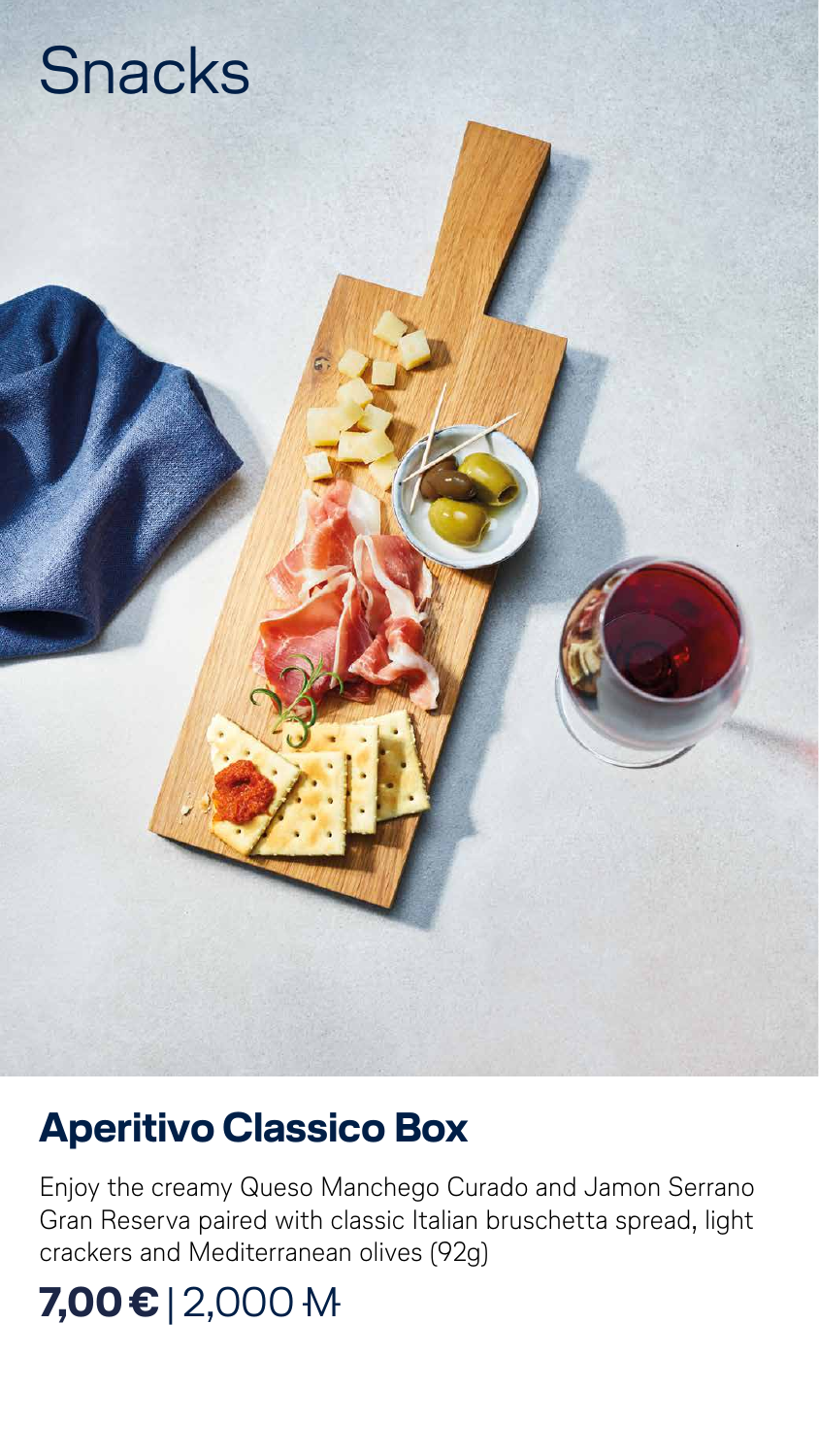# Snacks

## **Dallmayr Münchner Chocolate**

A melt-in-the-mouth original: The Münchner Chocolate with a dreamy combination of malt and a hint of salt, made with typical Bavarian flair. Fine milk chocolate made from particularly flavourful cacao varieties forms the foundation of this bar, which is moulded by hand in the Dallmayr praline manufactory, and promises gourmet indulgence for all the senses (80g)

## **5,00€** | 1,400

#### share Organic Nut Bar (35g) **3,50€** | 1,000

#### FitSpo Rawllin' Balls (48g) **3,00€** | 800

kinder Chocolate (50g) **2,00€** | 600

#### Walkers Shortbread (40g) **2,00€** | 600

Twix (50g) **2,00€** | 600

#### Haribo Gold Bears (100g) **2,00€** | 600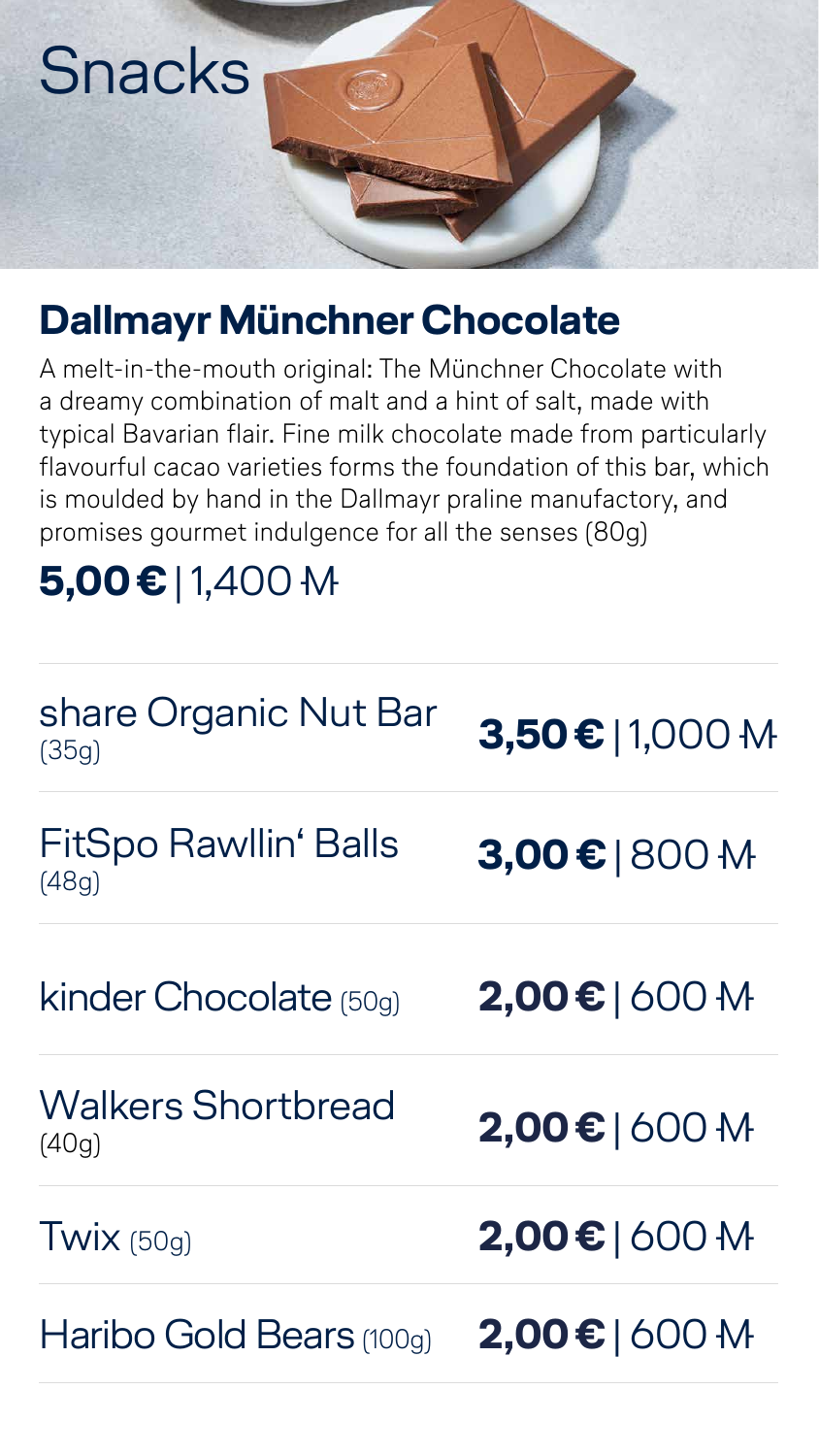# Bar



### **Elephant Gin**

Better Gin. Safer Elephants. Elephant Gin combines artisanal production of their products with a love for elephants. They use rare African botanicals and fresh apples, and give 15 % of bottle profits to elephant conservation projects. Over € 1,000,000 has already been donated (50ml)

## **7,00€** | 2,000





## Mionetto il Spriz (200ml) **6,00€** | 1,700

#### Champagne Laurent-Perrier La Cuvée (200ml) **15,00€** | 4,000

**The sale of wine, sparkling wine and beer is only permitted to those aged 16 and over unless accompanied by a parent or a legal guardian. The sale of spirits is only permitted to persons 18 years and older.**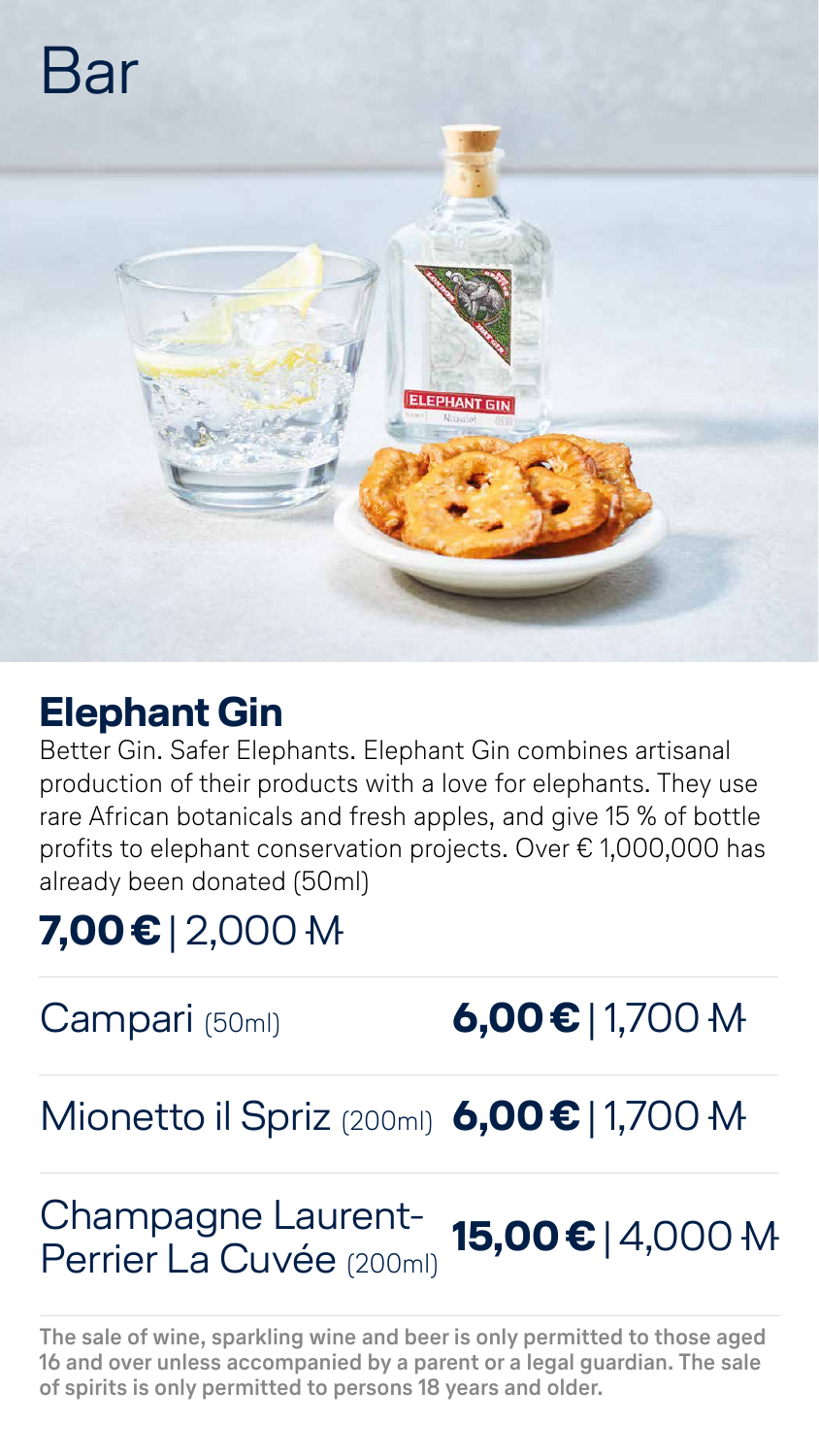# Spirits



**Upon request spirits can be served with a softdrink of your choice.**

Bombay Sapphire Gin **6,00€ | 1,700 M**<br>(50ml)

### Baileys Irish Cream (50ml) **6,00€** | 1,700

Bacardi Cuatro Rum

(50ml) **6,00€** | 1,700



#### Grey Goose Vodka (50ml) **7,00€** | 2,000

#### Dewar's 12 Year Old Scotch Whisky (50ml) **7,00€** | 2,000

**The sale of spirits is only permitted to persons 18 years and older.**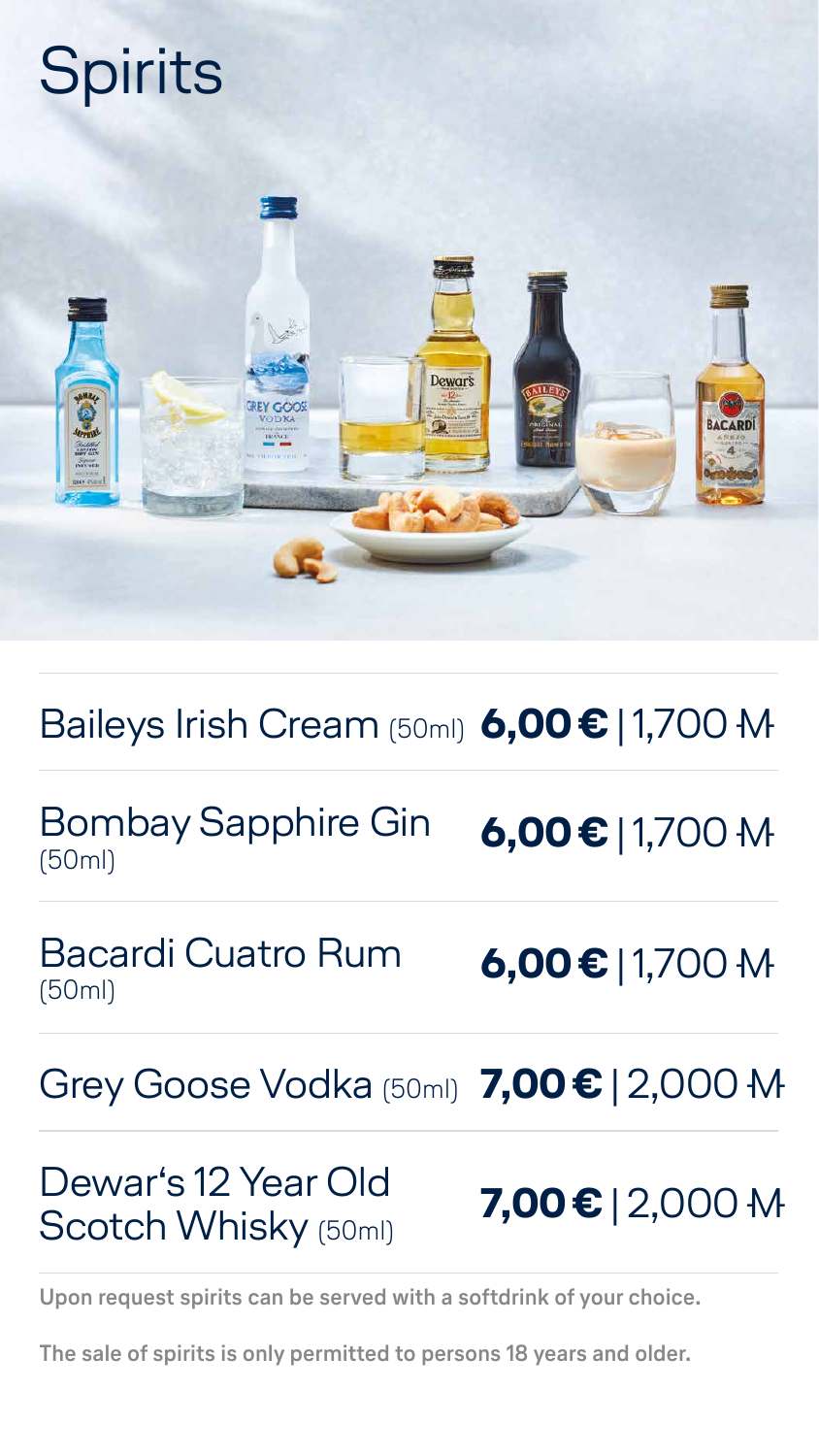# Japan Routes



#### **Sake Honjozo** (180ml)



Traditionally brewed alcoholic beverage made out of rice 米を原料とした伝統的な本醸造酒

## **7,00€** | 2,000

### **Loacker Waffle Matcha** (37,5g)

## ウエハース抹茶

Rice Cracker with strong crisps, studded with black soy beans 歯ごたえのあるライスクラッカー(黒豆入り)

Crispy wafers with two layers of Matcha cream filling produced using finely ground Japanese green tea leaves サクサクとした軽い食感の抹茶クリーム入りウエハース

#### **2,00€** | 600

## **KERNenergie Rice Cracker** (100g) ライスクラッカー

#### **7,00€** | 2,000

**The sale of wine, sparkling wine and beer is only permitted to those aged 16 and over unless accompanied by a parent or a legal guardian.**